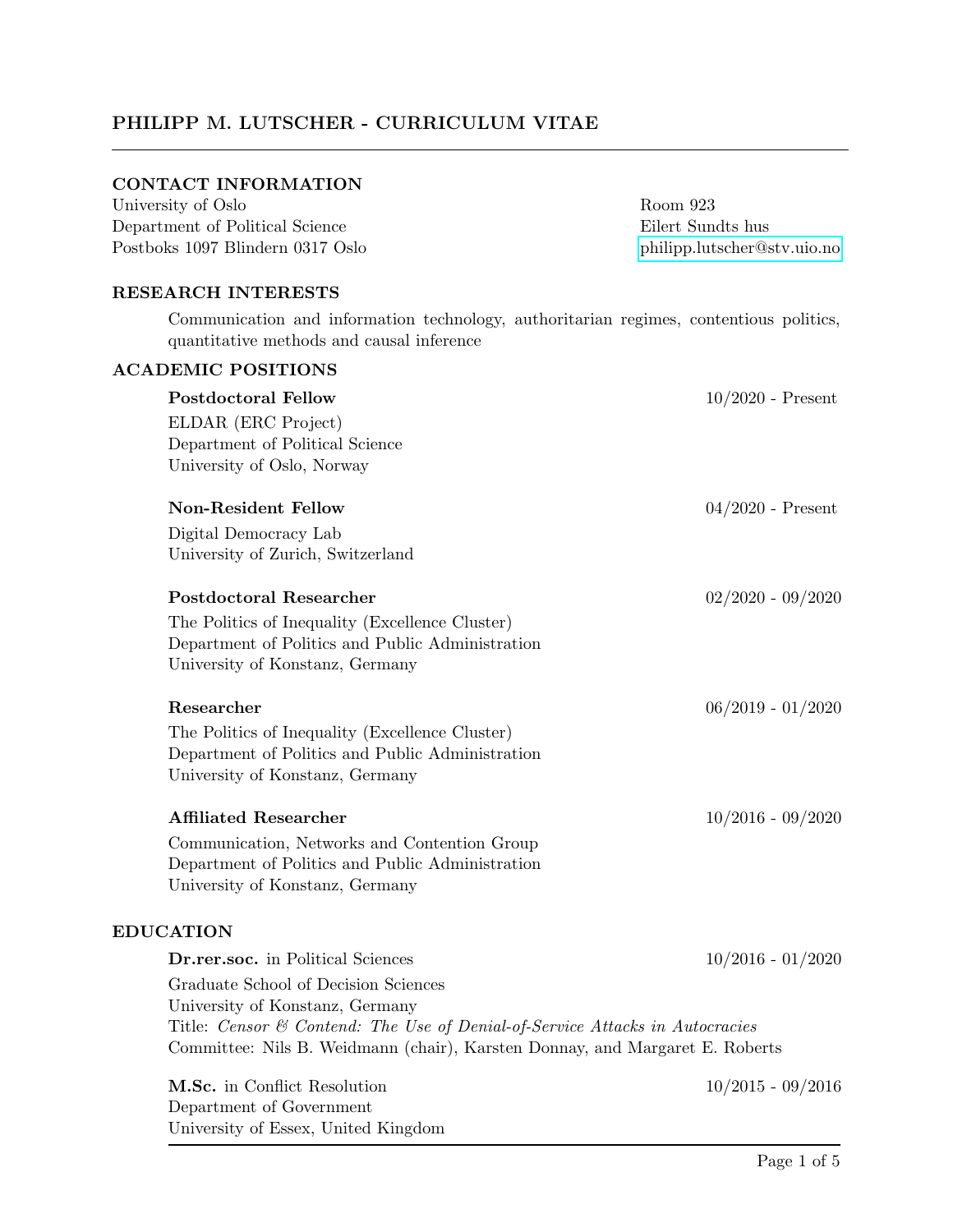| M.A. in Politics and Public Administration<br>Department of Politics and Public Administration<br>University of Konstanz, Germany           | $04/2014 - 09/2016$ |
|---------------------------------------------------------------------------------------------------------------------------------------------|---------------------|
| <b>Visiting Student</b><br>Department of International Relations and Political Science<br>Marmara University, Turkey                        | $09/2012 - 02/2013$ |
| <b>B.A.</b> in Politics and Public Administration<br>Department of Politics and Public Administration<br>University of Konstanz, Germany    | $10/2010 - 03/2014$ |
| FELLOWSHIPS, GRANTS AND PRIZES                                                                                                              |                     |
| Småforsk Grant                                                                                                                              | 01/2022             |
| Project: How Propaganda Works (NOK69,300/ $\in 7,000$ )<br>Received from the Department of Political Science<br>University of Oslo, Norway  |                     |
| <b>Independent Research Grant</b>                                                                                                           | 02/2020             |
| Project: Propaganda in Crisis-Ridden Autocracies ( $\epsilon$ 3,500)<br>Received from the Zukunftskolleg<br>University of Konstanz, Germany |                     |
| Eric Tanenbaum Prize                                                                                                                        | 12/2016             |
| Prize for best postgraduate student in Political Science $(2015/16)$<br>University of Essex, United Kingdom                                 |                     |
| Ph.D. Fellowship                                                                                                                            | $10/2016 - 01/2019$ |
| Received from the Graduate School of Decision Science<br>University of Konstanz, Germany                                                    |                     |
| B.A./M.A. Fellowship<br>Received from the Friedrich Ebert Foundation                                                                        | $12/2010 - 10/2016$ |
|                                                                                                                                             |                     |

# PEER-REVIEWED PUBLICATIONS

Philipp M. Lutscher (2021), Hot Topics: Denial-of-Service Attacks on News Websites in Autocracies, Political Science Research and Methods, FirstView, 1–16

Philipp M. Lutscher (2021), Digital Retaliation? Denial-of-Service Attacks After Sanction Events, Journal of Global Security Studies, 6(4):1–11

Anjali Vyas, Ram Sundara Raman, Nick Ceccio, Philipp M. Lutscher & Roya Ensafi (2021), Lost in Transmission: Investigating Filtering of COVID-19 Websites, FC: International Conference on Financial Cryptography and Data Security, 417-436

Philipp M. Lutscher, Nils B. Weidmann, Margaret E. Roberts, Mattijs Jonker, Alistair King, Alberto Dainotti (2020), At Home and Abroad: The Use of Denial-of-Service Attacks during Elections in Non-democratic Regimes, Journal of Conflict Resolution, 64(2-3):373-401

Philipp M. Lutscher (2016), The More Fragmented the Better? - The Impact of Armed Forces Structure on Defection during Non-violent Popular Uprisings, International Interactions 42(2):350-375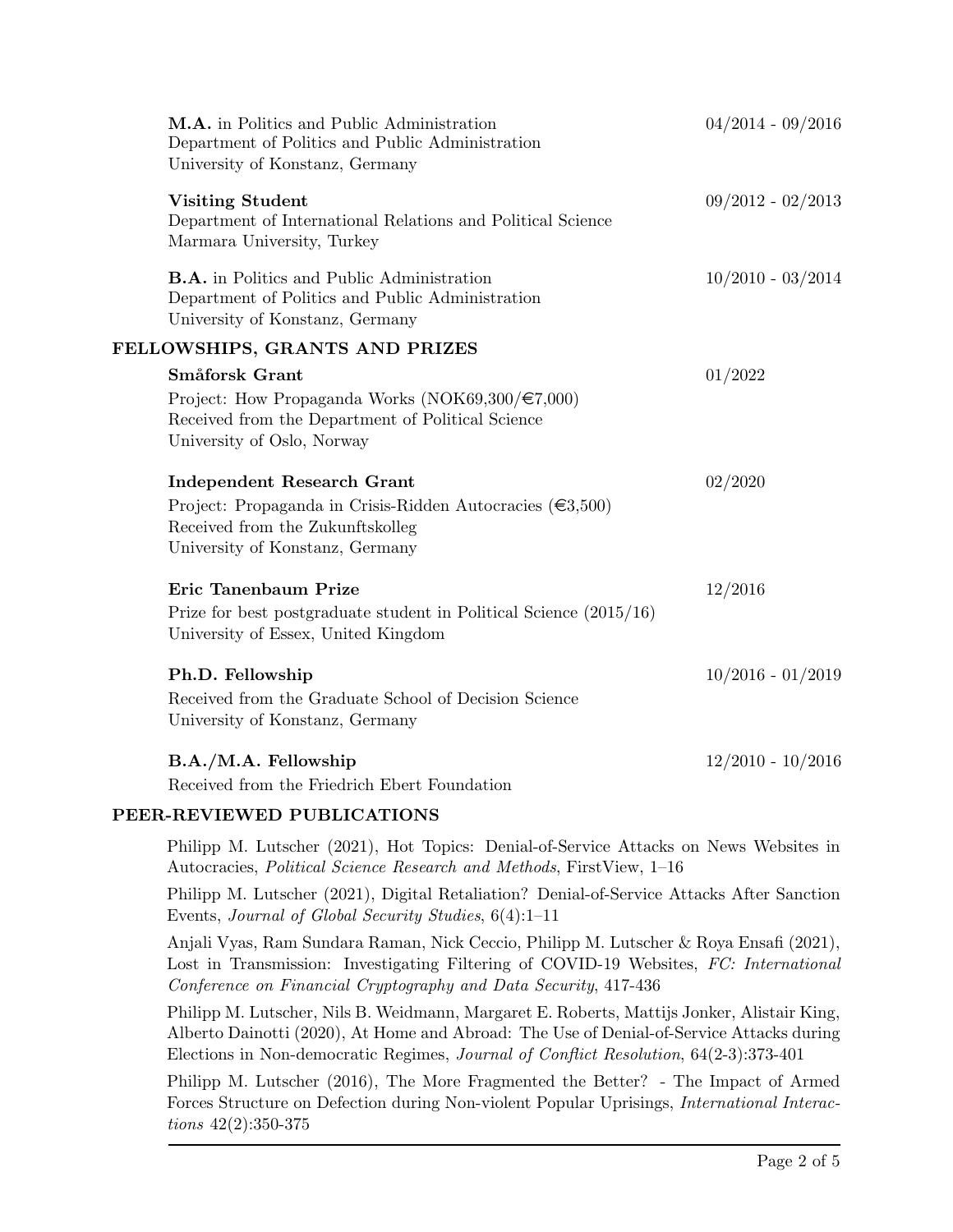## OTHER PUBLICATIONS

Philipp M. Lutscher (2020), Censor & Contend: The Use of Denial-of-Service Attacks in Autocracies. Cummulative dissertation.

Philipp M. Lutscher (2020), Iranian Cyberattacks: A Likely Retaliation Scenario? Blog post for Political Violence @ a Glance

Breznau, Nate et al. (2019), The Crowdsourced Replication Initiative: Investigating Immigration and Social Policy Preferences. Executive Report

Philipp M. Lutscher (2018), Stier, Sebastian 2017. Internet und Regimetyp. Netzpolitik und politische Online-Kommunikation in Autokratien und Demokratien, Zeitschrift für Vergleichende Politikwissenschaft 12(2):453-455

Sabine Kurtenbach & Philipp M. Lutscher (2015), Kolumbien - den Frieden gewinnen, GIGA Focus Lateinamerika, 6:1-7

#### WORKING PAPERS

Philipp M. Lutscher & Neil Ketchley, Online Repression and Tactical Evasion: Evidence from the 2020 Day of Anger Protests in Egypt (R&R)

Philipp M. Lutscher & Karsten Donnay, The Perception of Authoritarian-Style Propaganda in Democracies: Evidence from the United States (under review)

Philipp M. Lutscher, Social Media Beats Politics: Exploring the Resilience of News Websites to Online Censorship

Philipp M. Lutscher & Karsten Donnay, Signal of Power? Propaganda in Crisis-Ridden Autocracies

#### SELECTIVE WORK IN PROGRESS

Sascha Göbel & Philipp M. Lutscher, Engagement with Untrustworthy Websites on Twitter

Adrian Del Rio, Philipp M. Lutscher, Carl Henrik Knutsen, Education Policies and Indoctrination

Philipp M. Lutscher, Carl Henrik Knutsen & Jonas Bergan Dræge, How Propaganda Works: Fear and Anti-regime Behavior in Turkey

#### TEACHING EXPERIENCE

University of Oslo:

- MA lecture: Topics in Autocratic Politics (2022, course convener)
- MA seminars: R-Seminar (2021), Design Seminar (2021)
- BA lecture: Autocratic Politics (2022, lecturer), Introduction to Comparative Politics (2022, lecturer), Chaos Politics. Theory Meets Reality in Comparative Politics (2021, lecturer)
- Supervision: First and second supervisor; examiner (since 2021)

University of Konstanz:

– MA seminars: Authoritarian Information Control (2020), Political Conflict in the Digital Age (2019/20)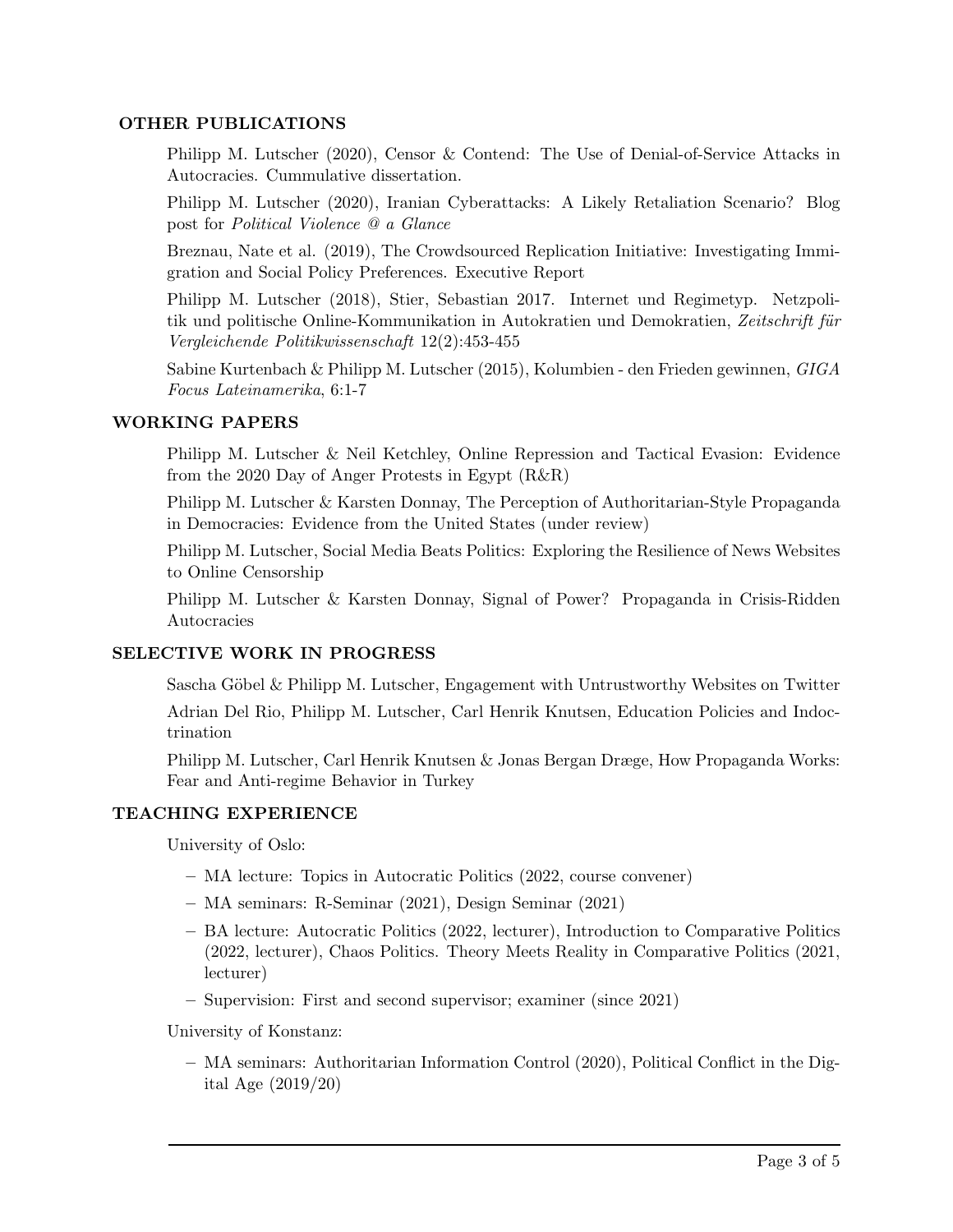- BA seminars: Contentious Politics (2020), How to Loose Power: Revolutions, Coups and Other Threats (2019/20)
- MA lecture (teaching assistant): Research Design I (2014/15 & 2017/18)

University of Lucerne:

– MA seminar: Political Conflict in the Digital Age (2019)

## RESEARCH ASSISTANT POSITIONS

04/2016 - 10/2016: Katharina Holzinger (University of Konstanz)

07/2015 - 09/2015: Sabine Kurtenbach (German Institute of Global and Area Studies)

03/2015 - 06/2015 & 08/2013 - 10/2014: Nils B. Weidmann (University of Konstanz)

## SKILLS AND SERVICES

| Languages            | German (native), English (fluent),<br>Spanish (advanced), French (basic),<br>Norwegian (beginner)                                                                                                                                                                                                                                                         |
|----------------------|-----------------------------------------------------------------------------------------------------------------------------------------------------------------------------------------------------------------------------------------------------------------------------------------------------------------------------------------------------------|
| Software/Programming | R, LaTeX, Python, ArcGIS, Questback                                                                                                                                                                                                                                                                                                                       |
| Methods              | Time-series-cross-section/panel modeling<br>Multi-level modeling<br>Quantitative text analysis<br>Machine learning<br>Web scraping                                                                                                                                                                                                                        |
|                      | Survey experiments                                                                                                                                                                                                                                                                                                                                        |
| <b>Service</b>       | Examination board (2019-20)<br>Organizer research colloquium (2017-20)<br>Doctoral representative $(2016-19)$<br>Student representative $(2011-12)$                                                                                                                                                                                                       |
| Reviewer             | American Political Science Review<br>Journal of Politics<br>Journal of Conflict Resolution<br>Journal of Peace Research<br>International Interactions<br>Comparative Political Studies<br>Democratization<br>Journal of Information Technology & Politics<br><i>Europe-Asia Studies</i><br>SAGE Open<br>Zeitschrift für Vergleichende Politikwissenschaft |

#### SUMMER SCHOOLS

Essex Summer School, training in quantitative text analysis, University of Essex, United Kingdom (08/2018)

Belgrade - Konstanz Summer School, seminar on democratization and European integration, University of Belgrade, Serbia (07/2015)

Cuba study trip, seminar on Cuba and its international relations, University of Vienna and University of Havana, Cuba (03-04/2015)